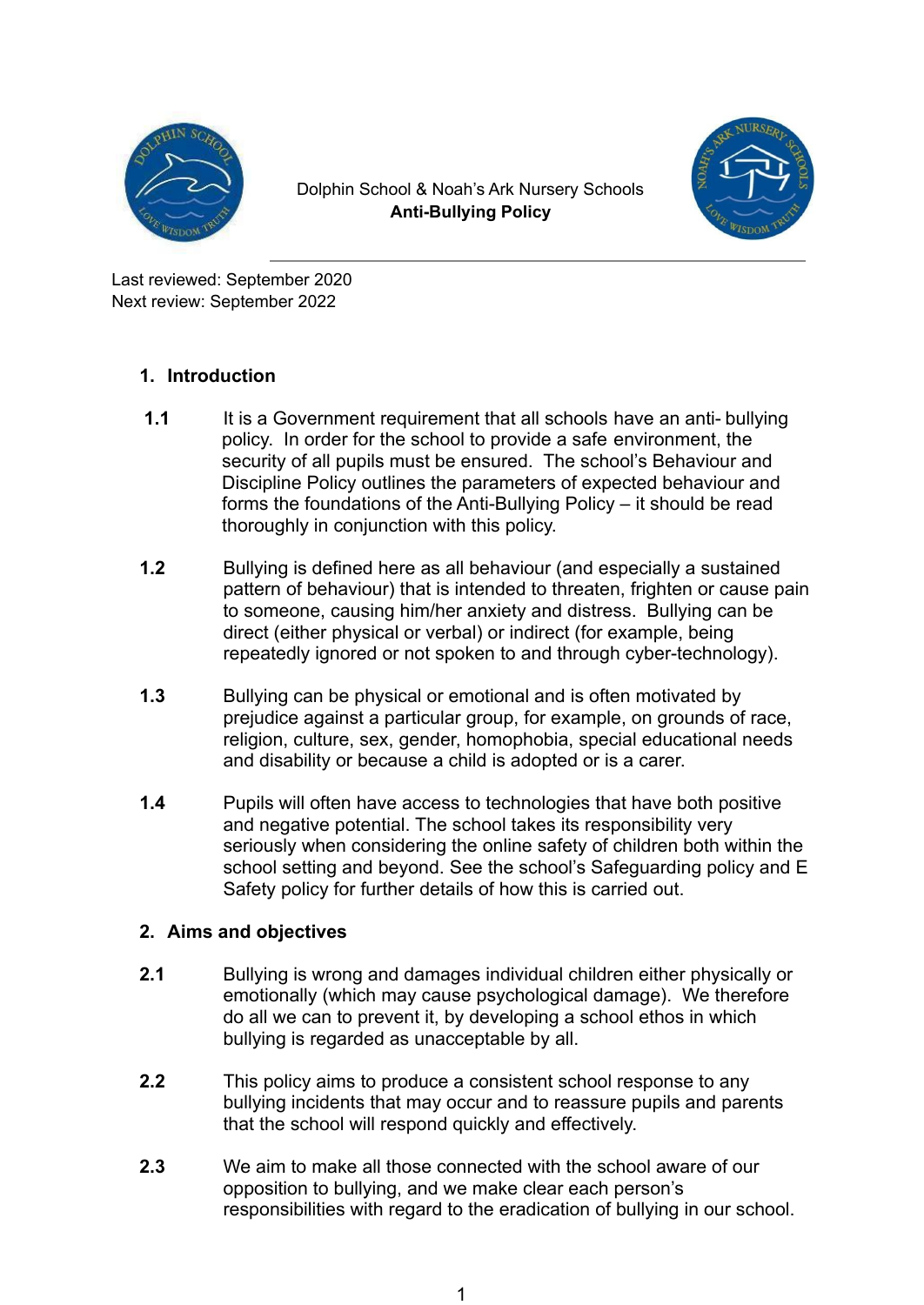#### **3. The role of Governors**

- **3.1** The Governing Body supports the Principal in all attempts to eliminate bullying from our school. The Governing Body will not condone any bullying at all in our school, and any incidents of bullying that do occur will be taken very seriously, and dealt with appropriately.
- **3.2** The Governors require the Principal to keep accurate records of all incidents of bullying, and to report to the Governors on request regarding the effectiveness of the school anti-bullying strategies.
- **3.3** A parent who is concerned about an issue regarding bullying must see the class teacher, with a member of the Senior Team if the parent or class teacher deems it necessary. The parent may then request a further meeting with one of the Senior Team, and they may specify that they wish to see the Principal. A strategy will be mutually agreed and monitored and a further meeting will be arranged. If the parent is dissatisfied with the way the strategies are working, he/she is encouraged to see the Principal again. If, following such a procedure, the parent remains dissatisfied with the way the school has dealt with a bullying incident, he/she can ask the Chair of Governors to look into the matter. The Governing Body aims to respond within ten days to any request from a parent to investigate incidents of bullying. In all cases the Governing Body notifies the Principal, and asks him/her to conduct an investigation into the case, and to report back to a representative of the governing body.

### **4. The role of the Principal**

- **4.1** It is the responsibility of the Principal to implement the school anti-bullying strategy, and to ensure that all staff (both teaching and non-teaching) are aware of the school policy, are given suitable training, know how to identify and deal with incidents of bullying and are aware of their legal responsibility. The school understands the necessity of and agrees to provide training for all staff.
- **4.2** The Principal and Deputy Heads ensure that all children know that bullying is wrong, and that it is unacceptable behaviour in this school. The Senior Team draws the attention of children to this fact at suitable moments. For example, if an incident occurs, the Principal may decide to use Assembly as the forum in which to discuss with other children why this behaviour was wrong.
- **4.3** The aim of the Principal is to ensure that bullying is identified quickly, that children involved are spoken to at once and that consequences are clearly explained and swiftly administered. Various strategies may then be needed, for example speaking to parents of children involved. It is the Principal's responsibility that the children involved are closely monitored. Therefore, the school has a clear picture of bullying incidents throughout the school which are recorded.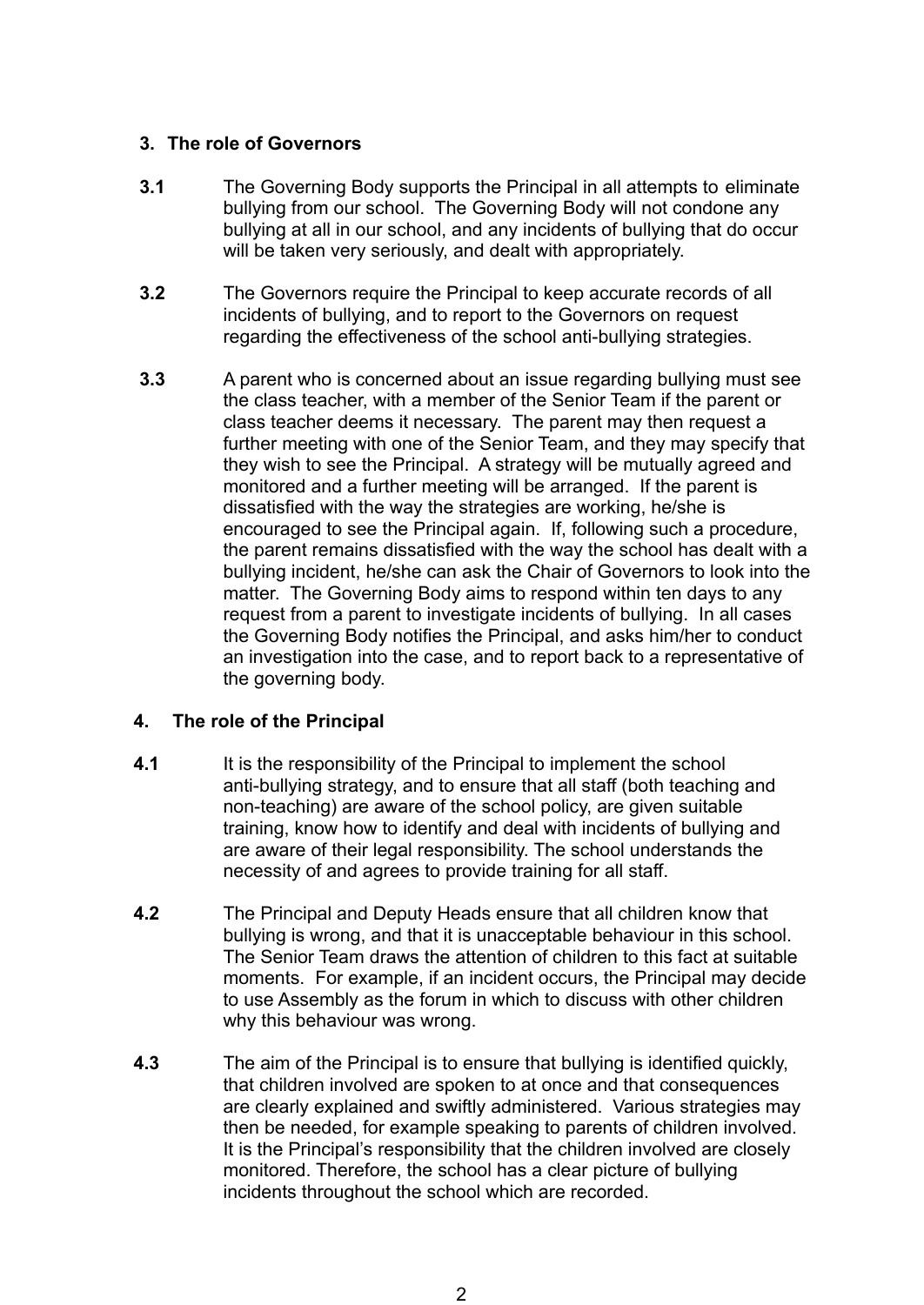**4.4** The Principal uses every opportunity to pass on to pupils biblical principles regarding the treatment of other people, and clear practical guidance on how to apply such principles into daily life. It is the Principal's job to use Assembly and other opportunities to ensure that pupils are well aware that she considers the development of godly character as a foundational aim of all Dolphin pupils.

#### **5. The role of the teacher and support staff**

- **5.1** All the staff in our school take all forms of bullying seriously, and seek to prevent it from taking place. This includes all types of bullying, including cyber-bullying, whether it is in school or outside of school. They support the Principal's views as expressed in 4.4.
- **5.2** Teachers make a record online of all incidents that happen in their class, and that they are aware of in the school. If teachers witness an act of bullying, they will either investigate it themselves or refer it to the Senior Team, as described in 4.3.
- **5.3** Any adults who witness an act of bullying of Dolphin School children should report it to a member of the Senior Team and the incident should be recorded in the class teacher's incident book.
- **5.4** When any bullying takes place between pupils, the teacher will deal with the issue immediately, reporting to the Senior Team, or will report the incident to the Senior Team for further action. Our approach involves talking to all concerned. Time is spent talking to the child who has bullied, explaining why his/her action was wrong, and that child is given strategies to change his/her behaviour in future. Time is spent talking to the victim of bullying, learning details of events leading to the incident and the incident itself. The children's parents are informed and invited to discuss the situation with members of the Senior Team. Punishment is given as appropriate. Support is then provided on an ongoing basis, with careful monitoring by class teacher and Senior Team, and liaison with parents. In more extreme cases, for example where these initial discussions have proven ineffective, the Principal may contact external support agencies.
- **5.5** Teachers may use a range of methods to help prevent bullying and to establish a climate of trust and respect for all. They may use drama, role-play, stories and so on within the Life Education programme, and/or discussion especially during Relationship Time (R.T.) to help pupils understand the feelings of bullied children, to analyse the impact of their own behaviour and to discuss ways to practise kindness and grow self-discipline. R.T. is used to talk about relationships in the class and children are encouraged to discuss honestly where others' behaviour has caused them distress or discomfort. R.T. is also used to praise, reward and celebrate positive relationships, godly behaviour and other-centred attitudes. As part of RT and at all times in school, the